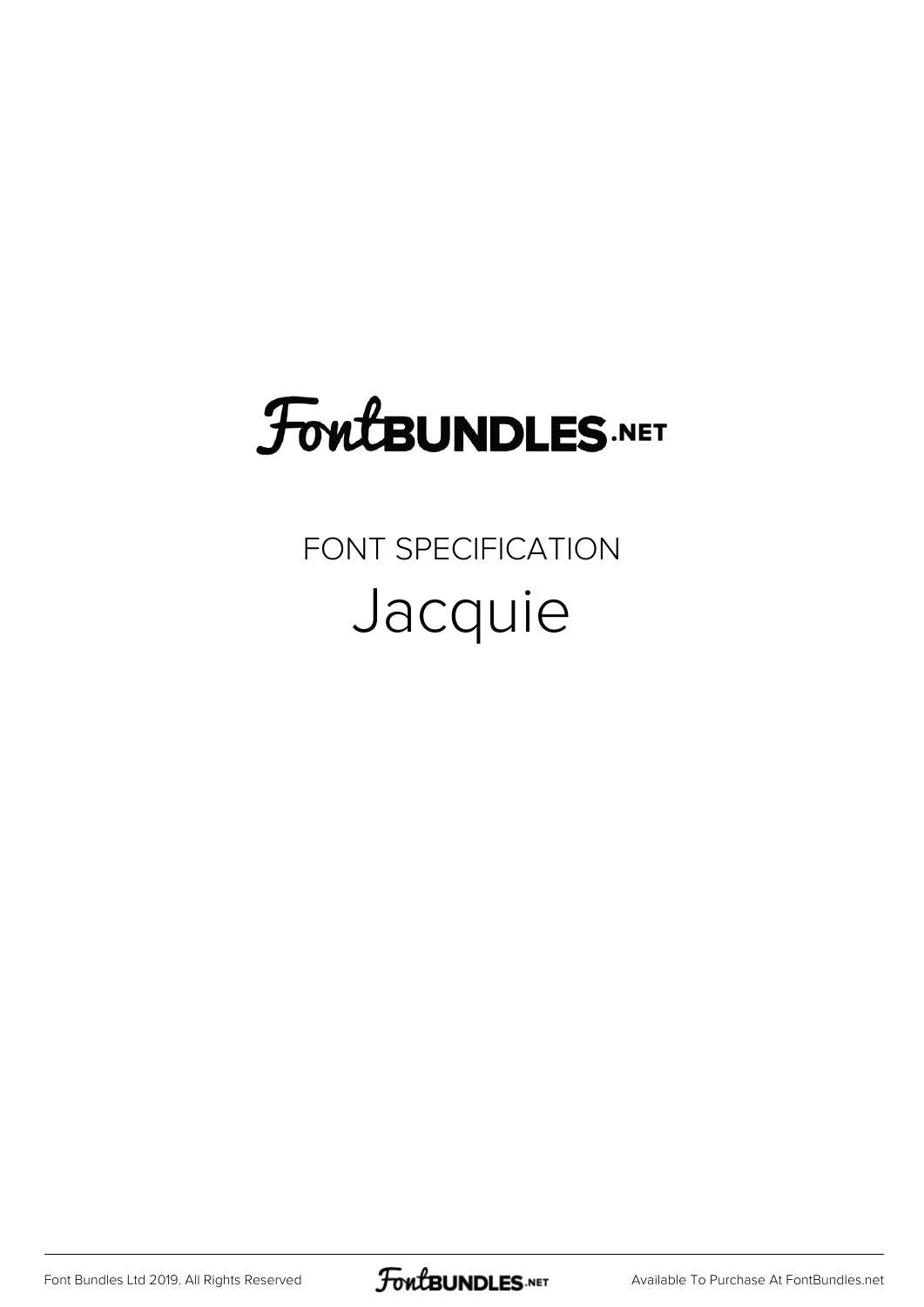## Jacquie - Regular

**Uppercase Characters** 

ABCDEJGXJJKIMNQRQKSTU UNX43

Lowercase Characters

ahcdefghijklmuopprotuvoryz

**Numbers** 

0193456789



## All Other Glyphs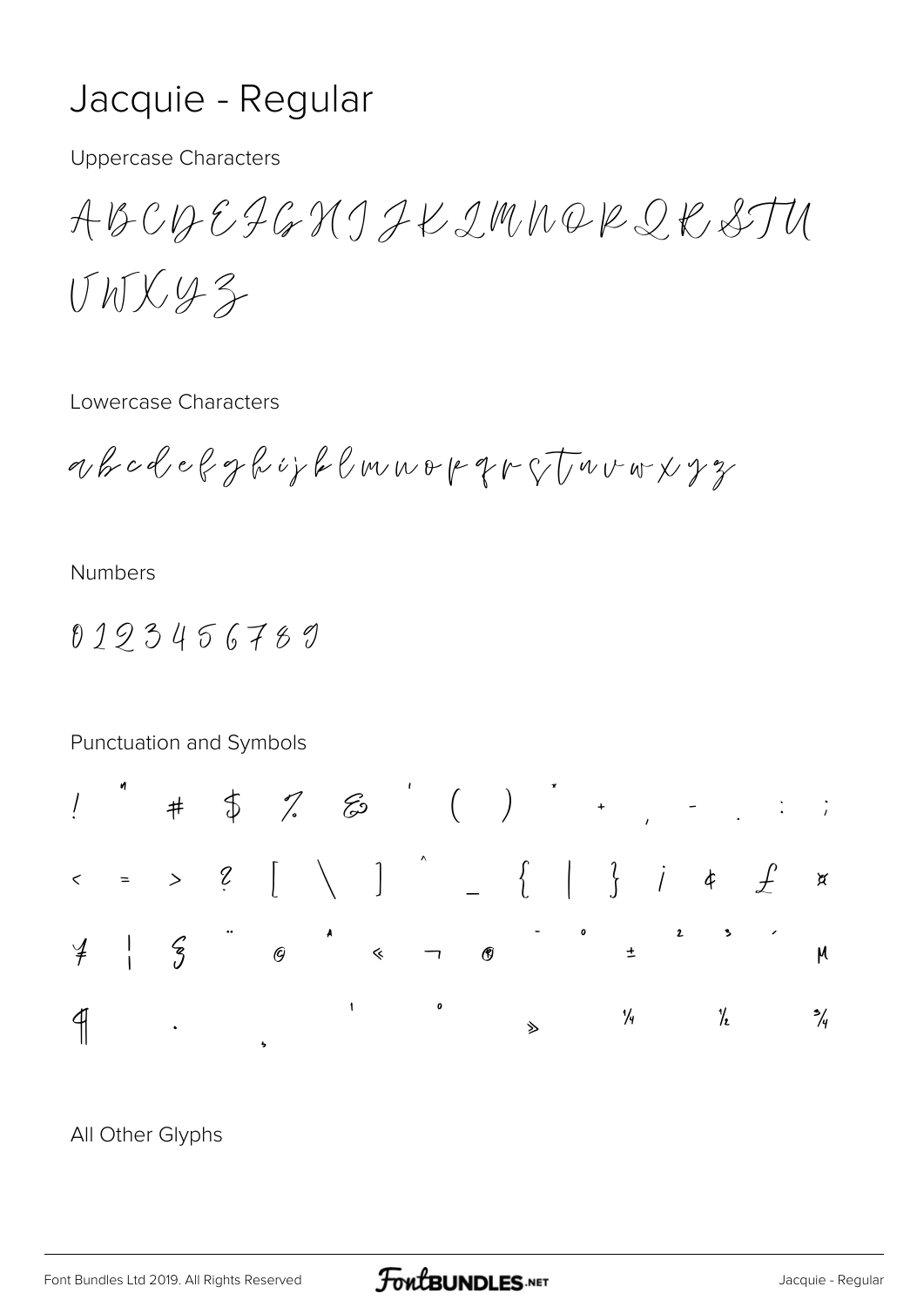